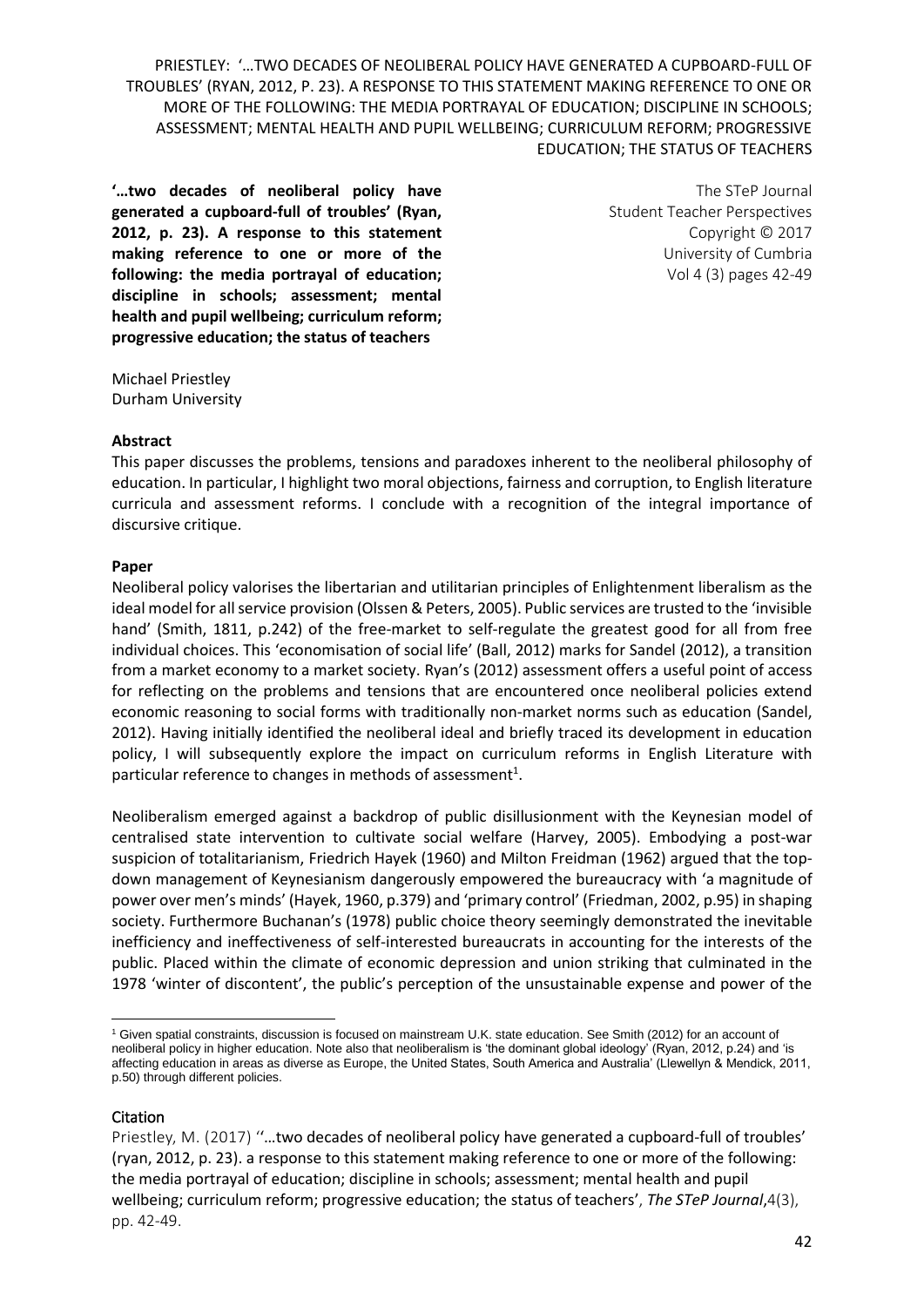welfare state was affirmed (Harvey, 2005). Ultimately these concerns underpin the central tenets of neoliberal policy; the de-regulation of centralised control and the privatisation of public service provision (Ward, 2013). All state intervention is ultimately held to be detrimental to the self-regulating market (ibid). Margaret Thatcher utilised privatisation to stimulate free-market competition in order to self-regulate supply and demand of services according to public interest and so curb the power of bureaucratic control. Provided with the freedom of a choice of services, the individual rather than the state becomes responsible for welfare (Ward, 2014). Under these laissez faire conditions, 'education is the best economic policy we have' (Tony Blair in Barber, 1997, p.46) for regulating employment. It empowers the individual to make informed rational choices in order to maximise their own utility and acquire the skills and credentials to be competitive in the job market (Ward, 2013). In this way, education seemingly manifests the ideal of classical liberalism; individuals act to maximise their own self-interest within the competition for employment which through the 'neighborhood effect' (Friedman, 2002, p.86) creates skilled, quality services and drives up labour standards to attract transnational investment (Arestis & Sawyer, 2005, p.181) and create employment opportunities that 'benefit all' (Hayek, 1960, p.505). Education has consequently been the foci of much neoliberal policy.

In the absence of a conventional cash nexus however, mainstream state education remains a quasimarket (Gordon & Whitty, 1997). In theory, parents and students are empowered with a choice of services to meet their needs through the reliable information published in league-tables and OFTSED reports rather than simply the ability to pay (Bridges & Jonathon, 2003). Per-capita funding based on student enrolment replaces the needs-based funding once distributed by Local Education Authorities (Hill, 2007, p. 114). Subsequent competition for students drives up standards through, to use Gray's (1984, p.31) analogy, a Darwinist process of natural selection where unfit systems are reflexively eliminated as underperforming institutions 'go out of business' (Gordon & Whitty, 1997, p.461). The de-regulation of centralised funding liberates schools to become atomised self-managed institutions with the autonomy to choose products and services from private corporations and implement a competitive service according to consumer demand (Anderson, 2009). This enables scope for a creative responsiveness to local market needs and allows schools to specialise services which ultimately provides a greater diversity and choice of provision to meet the needs of all. Schools are, in this way, ultimately pressured to become entrepreneurial market enterprises. To be successful they must develop additional sources of income entirely independent of state funding and so are encouraged to forge links with private business and industry (Gordon & Whitty, 1997).

Ryan's (2012) comments highlight the troubles, inconsistencies and paradoxes inherent in the neoliberal ideal. Fundamentally, where classical liberalism prohibits all state intervention as restrictive of individual freedom and detrimental to social good, neoliberal policy constructs the free-market conditions in which individuals practice autonomous choice (Olssen & Peters, 2005). The result is that neoliberal decentralisation paradoxically depends on centralist interventionist policies (Ball, 1993). Institutional freedom, autonomy and diversity is constrained within a central system of homogenous targets and monitored accountability. This provides a means of 'governing without governing' (Olssen & Peters, 2005, p.319) where perceived 'free' choices are regulated to enforce complicit adherence to the neoliberal agenda (Ryan, 2012). Public accountability inherently involves accountability to state criteria. The necessity of commensurable information in league tables to enable consumers to compare provision and inform market choices demands standardised performance measures and tests. Content must be consistent across all schools and is determined by the state within the National Curriculum (Bridges & Jonathon, 2003). The central administrative power of neoliberalism in reality far exceeds that practiced by the Keynesian educational bureaucracies (Ryan, 2012).

43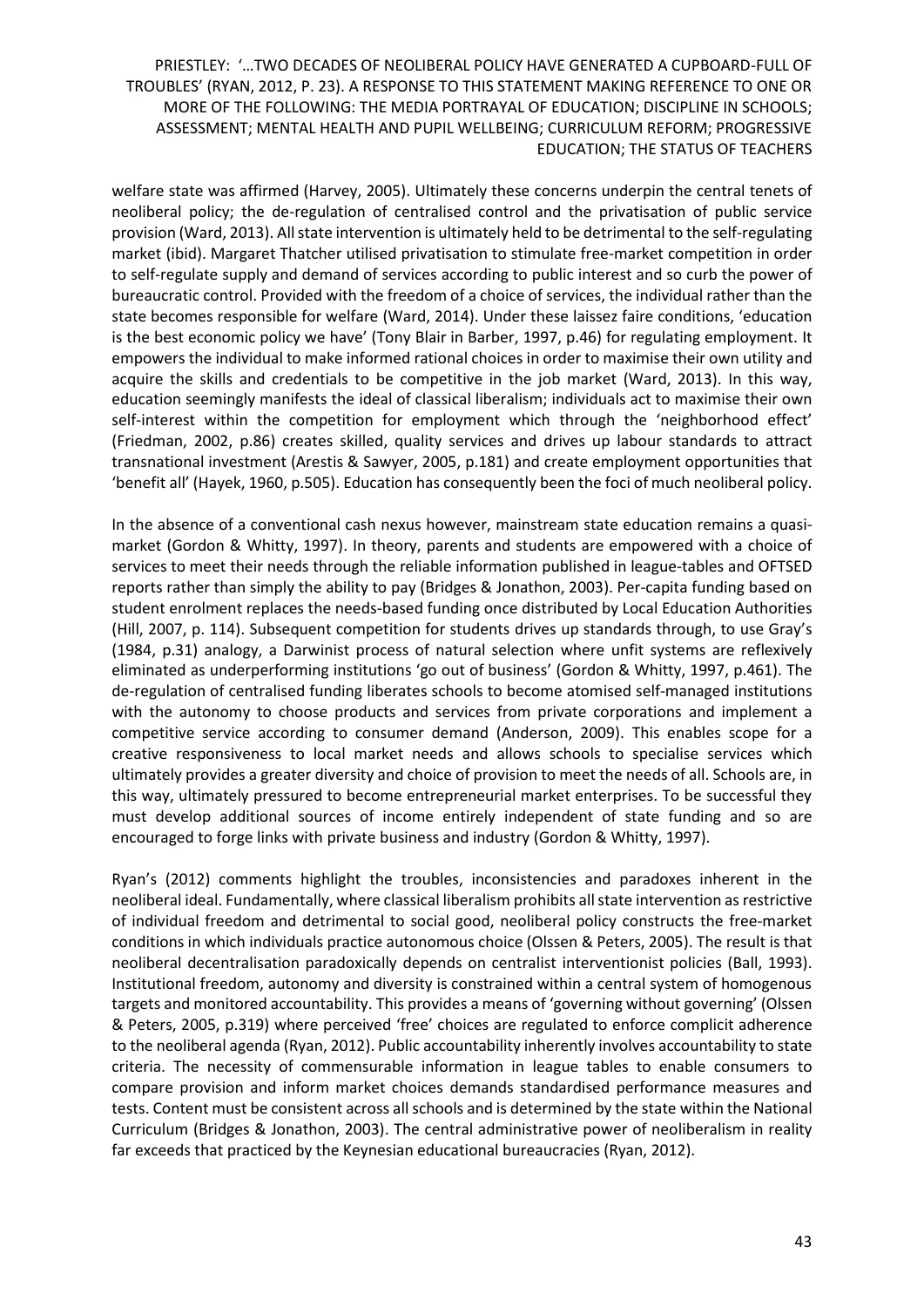Although neoliberal policy is universal across all UK political ideologies (Ward, 2013), in education, the emphasis on regulating standards aligns itself particularly closely with neo-conservatism (Apple, 2004). Both share a hostility to progressivist child-centred educational approaches that is grounded in a mutual distrust of teacher autonomy held to be responsible for 'a decline in national values, the erosion of national identity and a fall in national productivity' (Ward & Connolly, 2008). These overlapping concerns unite most emphatically with regards to English Literature (Jones, 1992). English literature education was traditionally associated with the exclusivity and academic rigour of the Grammar school after Butler's 1944 Education Act until comprehensivisation in the 1960s (Ward & Connolly, 2008). It is from within this context that the Cox Report (1979) was commissioned by Thatcher's conservative government to investigate declining standards in English Literature education. The report ultimately recommended a nationally prescribed list of authors as a safeguard against further intellectual and socio-cultural decline (Ward & Connolly 2008). A National Curriculum for English Literature was implemented subsequent to the 1988 Education Reform Act(Richardson, 2001).

The appeal of a standardised literary canon combines the neo-conservative emphasis on tradition and British identity with the neoliberal aim to replicate free-market competition. It facilitates a common cultural heritage whilst creating a universal currency of 'cultural capital' (Gove, 2013a) as the basis for competition to drive up standards. Exemplifying this combined emphasis of the National Curriculum, Education Secretary Nicky Morgan (2015) asserts that '[n]o school should be exempt from promoting fundamental British values, just as no school should be exempt from promoting academic rigorous standards'. 'British values' are essential for ensuring that the self-interested choices of individuals retain a focus on collective citizenship and social stability within the boundaries of the market outlined by neoliberal policy. With every student required by the government to pass GCSE English (DfE in Gove, 2013b), the emphasis on Britishness and cultural capital assumes that the cultural knowledge and values acquired from certain classic literary texts are imperative to be competitive in the job market. 'We all need cultural literacy', economist-come-literary scholar E.D. Hirsch writes, 'certain facts, ideas, literary works that we need to know in order to operate effectively as citizens of the country in which we live' (in Abrams, 2012). The implication is that without them, one is at a social and economic disadvantage. In this way, literary knowledge and British values become a private market commodity in the global knowledge economy (Olssen & Peters, 2005). In theory, every individual has equal access providing they make rational choices to maximise their own utility. This elevates the educational importance of the 'British values' of individual responsibility and hard-work (M. Richardson, lecture, 2015). As Hirsch puts it, through literary 'cultural capital' 'they [the underprivileged] should learn the value of hard-work, gain the knowledge that leads to understanding and master the traditional culture in order to master its rhetoric' (in Gove, 2013a). English Literature is translated into a common language for Michael Oakshott's (1959) 'conversations of mankind'. Therefore, for ex-education Secretary Michael Gove (2013a), '[t]he accumulation of cultural capital – the acquisition of knowledge is key to social mobility'. However whilst the literary National Curriculum is idealised by neoliberal policy as the means to address cultural and social problems, it opens up a further 'cupboard full of troubles' (Ryan, 2012).

The trouble exists ultimately because, as Sandel (2012) writes, the neoliberal ideal is premised on the market rationale that the commodification of a social activity does not change the composition of the product or alter its value. Because education is a public good where value is increased when shared (Olssen and Peters, 2005) by re-orientating students as components in an economic rather than social system, marketisation alters the internal composition and value of education (Apple, 2004). That this change may be, as Sandel (2012) puts it, 'worth caring about' (p.17) is indicated by two persistent moral objections; 'fairness and corruption' (p.73). It is to these two objections that we now turn in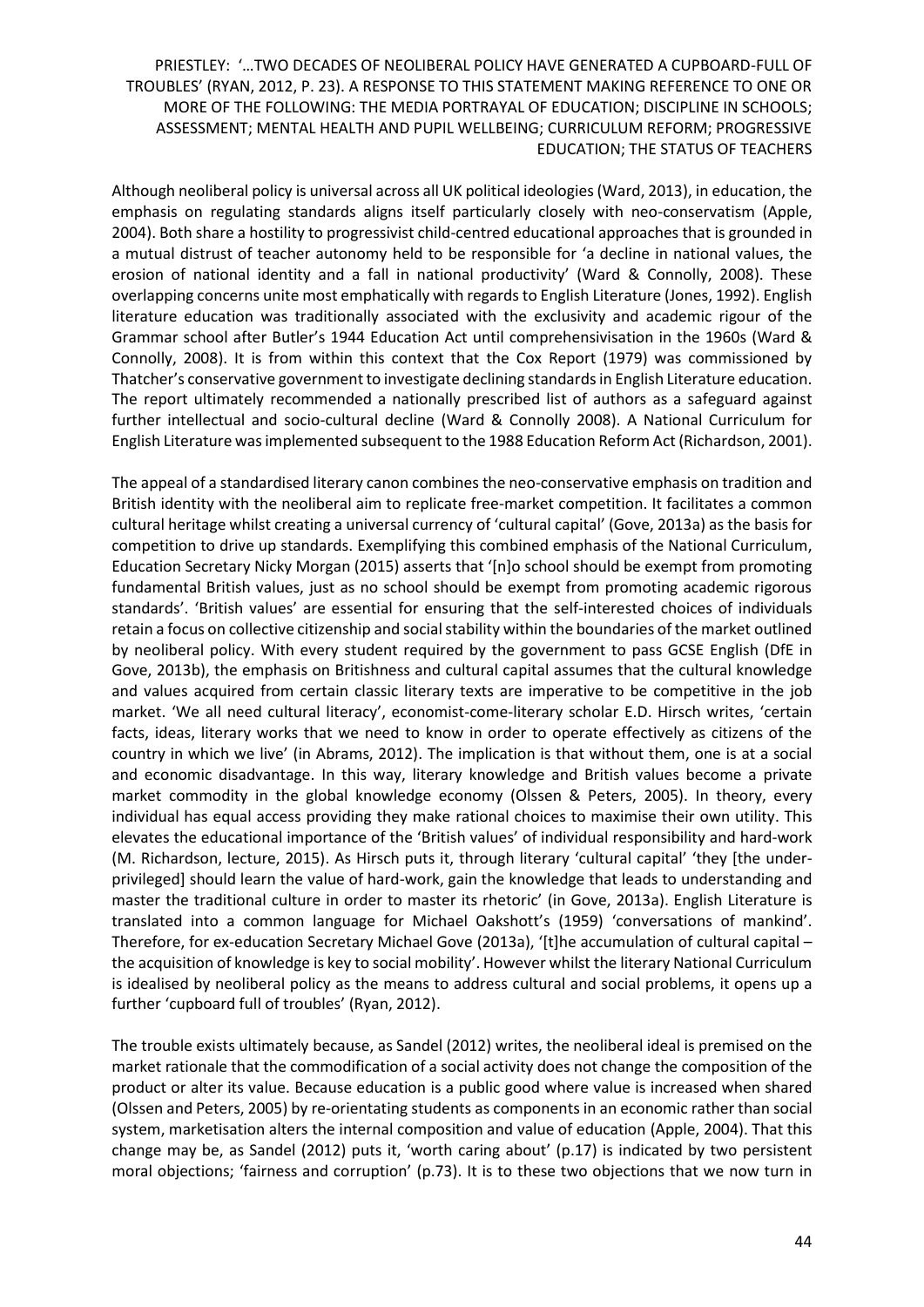relation to the two primary implications of the English literature National Curriculum; British tradition and 'cultural capital'.

The discourse of the Cox Report presupposes that certain classic canonical texts provide universal moral improvement that cultivate citizenship and social unity (Ward & Connolly, 2008). The literary National Curriculum is therefore a central outlet for the government's commitment that '[y]oung people should be learning fundamental British values of democracy, the rule of law, individual liberty, tolerance and respect – because these British values are fundamentally a good thing' (Morgan, 2015). The literary National Curriculum is selected to 'conform to those very simple, universal, liberal British values' (Morgan, 2015) exclusively from texts 'written in the British Isles' (DfE in Kennedy, 2014). The discourse of the National Curriculum consequently naturalises cultural phenomena as an 'a-historical, a-social, non-power laden category' of knowledge (Kress, 1995, p.35) and over-simplifies the complex, contested and elusive nature of British identity. Rather, it constructs and empowers, in Foucaultian terms (1972), an exclusive national identity. The fairness objection is ultimately concerned that freemarket competition based on classic British literature privileges the dominant white middle class (Culler, 1982) and so reproduces rather than challenges systemic cultural and socio-economic inequality (Ward & Connolly, 2008). Neoliberal policy sustains this inequality to replicate 'the spirit of envy… that is a valuable spur to economic activity' (Johnson, 2013). 'It is [therefore] not the imperfections of the market that make it dangerous, but rather its potential to do damage where it works most effectively' (Miliband, 1991, p.13). By foregrounding British values, the state is able to alleviate responsibility for addressing these social problems inherent in neoliberal policy (Ward, 2013) by constructing them as primarily cultural rather than economic (Ward & Connolly, 2008). The illusion of a free market transfers an unrealistic responsibility onto the individual (Whitty, 1997).

The preoccupation with British texts is symptomatic of a broader corruption to the value of English Literature education. For Sandel (2012), to 'corrupt a good or social practice is to degrade it, to treat it according to a lower mode of valuation than is appropriate to it' (p.46)*.* 'Cultural capital' devalues literary education by 'crowd[ing] out [the non-market norm of] the love of reading for its own sake' (ibid, p.61) as an end in itself with an 'almost exclusive emphasis on instrumental' goals (Gewirtz, Ball & Bowe, 1995, p.174) valuable only as a 'positional good' (Hirsch, 1977, p.27) for market advantage, as a means to an end. For 'cultural capital' to be a universally accessible free-market, it must convert the value of the individual's response to literature into a standardised currency of information, knowledge and facts based on authorial nationality. 'Simply put, it's impossible for young people to gain the skills and attributes that we all prize, without the knowledge base to put those skills into action' (Gove, 2013a). For Gove (2013a), 'children need to learn these facts in a highly organised, structured way – a sort of back to basics education'. Gove's solution is indicative of a dual interest to promote a traditional, rigorous, socially desirable brand of education associated with the British public school to motivate competition (Ball, Bowe & Gewirtz, 1994) and a practical system that can be empirically measured and compared in league tables (Bridges & Jonathon, 2003).

The purpose of education is to enrich the individual self (Hart, 1978). The liberal humanist tradition of literature assumes that in responding to a text, the individual undergoes a process of self-actualisation (Culler, 2011). The transmission of universal cultural knowledge and standardised information for competition however does not affect or reflect the unique individual self. By treating literary education according to this lower means of valuation, neoliberal policy corrupts the purpose of education, the purpose of literature and by extension human selfhood, identity and existence (Hart, 1978). The emphasis on reliable assessment measured in this way eclipsesthe validity of what is being measured (Davies, 2001). Neoliberal education exemplifies Lyotard's notion of 'performativity' (1984,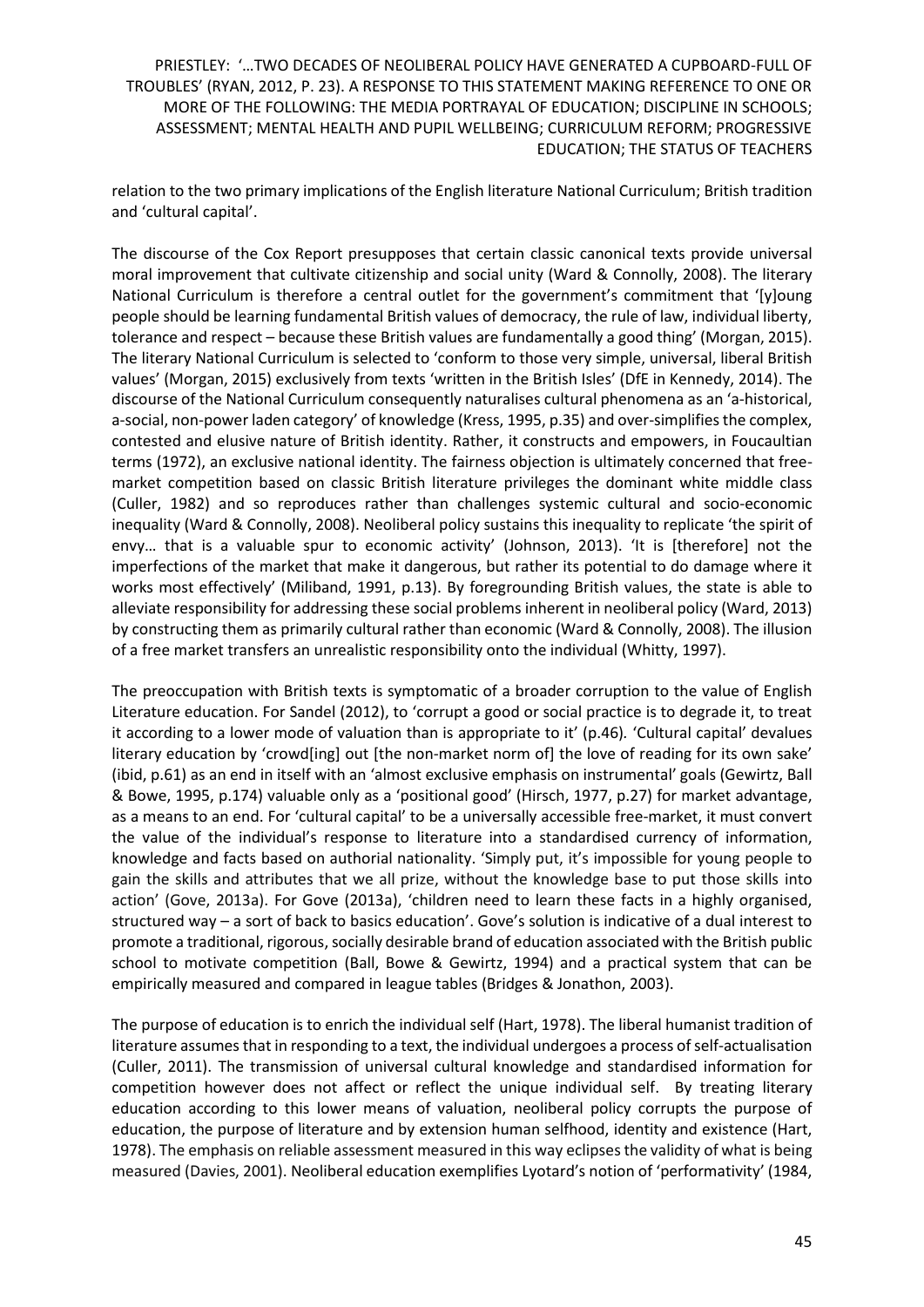p.15) where the performance indicator is conflated with the performance. English Literature must ultimately 'be operational (that is commensurable) or disappear' (Lyotard in Blake et al, 1998). Anything unique to the individual that cannot be empirically measured is devalued or eradicated entirely.

In this way therefore the 'school mind' (Illich, 1974, p.44) ultimately sacrifices self-understanding from literary education for a core 'knowledge base' (Gove, 2013) of information. Neoliberal literary education therefore exemplifies the Deweyian (1952) binary of, on the one hand, learning as the passive sum of knowledge and on the other the Vygotskian ideal of active, personal knowing. For Dewey (1952), it is not only educational but social evil that results from this estrangement because passive learning undermines student's creative capacity to find solutions to current issues. As Smith (1998) puts it, it is in the government interest to limit creative literary responses capable of imagining a different world as this would empower autonomous citizens to challenge existing neoliberal policy. Rather, in promoting a deference to information the government is able to construct complicit, competitive consumer citizens and market a brand of Britishness in the global economy. The core paradox of the government's emphasis on British values and traditional canonical texts in education therefore is that if individuals had not challenged social injustice or standard convention, we would have neither the values nor literature that we are told to uphold (R. Smith, Lecture, 2014).

Given the 'cupboard full of troubles' inherent in neoliberal policy, to market markets to the mass electorate involves a depoliticising strategy (Apple, 2004). Neoliberal discourse naturalises the market as an objective science 'without value' (Friedman, 2002, p.167). The neoliberal ideal of education becomes natural and neutral and those in opposition oppose effort and merit (Mentor, et.al, 1997). The discourse of neoliberal educational policy invariably evokes a rational, practical, 'common-sense' rhetoric (Smith, 2000). James Tooley (1998) for instance defends the neoliberal emphasis on empirical, measurable standards in education as imperative for ensuring efficient, effective pedagogical practice as, in the words of Tony Blair (1997, p.1), 'what counts is what works'. As Smith (2012) implies, from a post-modern perspective, this official language employed by the government prescribes rather than describes the reality of literary education and British identity so it becomes impossible to think in alternative terms (Ward, 2014). Our only resistance is to insist on speaking a different language of education.

## **References**

- Abrams (2012, October 25). Cultural Literacy: Michael Gove's School of Hard Facts. *BBC Radio 4's Analysis*. Accessed vi[a http://www.bbc.co.uk/news/education-20041597?print=true](http://www.bbc.co.uk/news/education-20041597?print=true)
- Apple, M. (2004). Creating Difference: Neoliberalism, Neo-conservativism and the Politics of Education Reform. *Research Gate*, 18(1), 12-44.
- Arestis, P., & Sawyer, M. (2005). *Neoliberalism and the Third Way*. In A. Saad-Filho & D. Johnson (Eds.), *Neoliberalism: A Critical Reader* (pp.177-183). London: Pluto Press.
- Ball, S. (1993). Education Markets, Choice and Social Class: The Market as a Class Strategy in the UK and USA. *British Journal of Sociology of Education,* 14 (1), 3-18.
- Ball, S. (2012). *Global Education Inc.: New Policy Networks and the Neo-liberal Imaginary*. New York: Routledge.
- Ball, S., Bowe, R., & Gewirtz, S. (1994). Market Forces and Parental Choice. In S. Tomlinson (Ed.), *Educational Reform and its Consequences* (pp. 13-25). London: Rivers Oram Press.
- Barber, M. (1997). *The Learning Game.* London: Indigo.
- Blair, T. (1997). *New Labour Because Britain Deserves Better*. Accessed via <http://www.labourparty.org.uk/manifestos/1997/1997-labour-manifesto.shtml>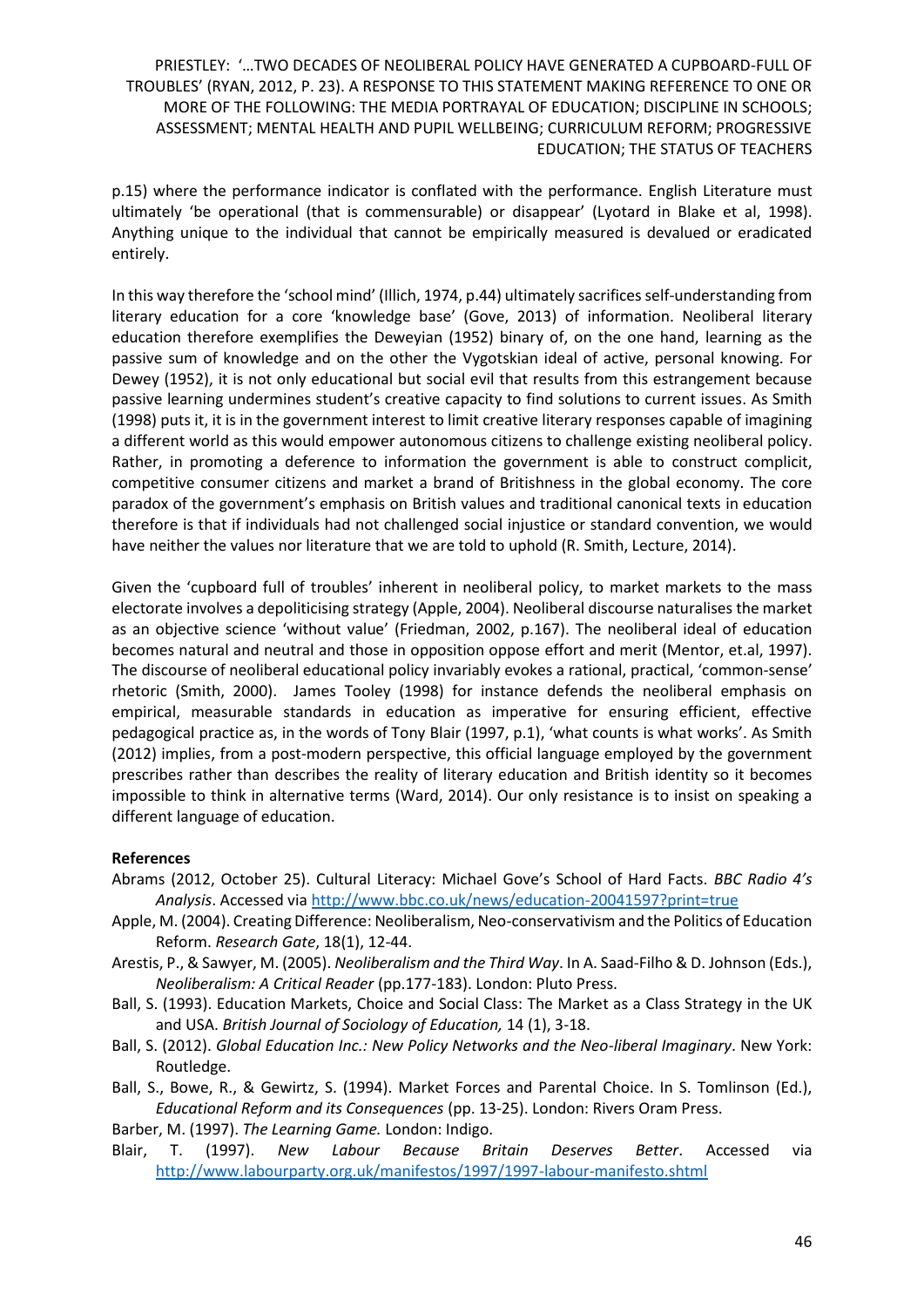- Blake, N., Smeyers, P., Smith, R., & Standish, P. (1998). *Thinking Again: Education after Postmodernism*. U.S.A.: Bergin & Garvey.
- Bridges, D., & Jonathon, R. (2003). Education and the Market. In N. Blake., P. Smeyers., R. Smith & P. Standish (Eds.), *The Blackwell Guide to the Philosophy of Education.* Oxford: Blackwell Publishing Ltd.
- Buchanan, J. (1978). From Private Preferences to Public Philosophy: The Development of Public Choice. In J. Buchanan (Ed.), *The Economics of Politics* (1-20). London: Institute of Economic Affairs.
- Cox, C., & Dyson, A. (1979). (Eds.), *The Black Papers: 1969-1977.* London: Critical Quarterly Society.
- Culler, J. (1982). *Theory and Criticism after Structuralism*. London: Routledge.
- Culler, J. (2011). *Literary Theory: A Very Short Introduction.* Oxford: Oxford University Press.
- Davies, A. (2001). Can We Pick Out Good Teachers by Discovering What They Have Taught Their Pupils? *International Journal of Primary, Elementary and Early Years Education*, 29(3), 33-38.
- Dewey, J. (1952). *Democracy and Education.* New York: The Macmillan Company.
- Foucault, M. (1972). The Archaeology of Knowledge. London: Routledge.
- Friedman, M. (2002). *Capitalism and Freedom* (40<sup>th</sup> Anniversary Edition). Chicago: University of Chicago Press.
- Gewirtz, S., Ball, S., & Bowe, R. (1995). *Markets, Choice and Equity*. Buckingham, Open University Press.
- Gordon, L., & Whitty, G. (1997). Giving the 'Hidden Hand' a Helping Hand? The Rhetoric and Reality of Neoliberal Education Reform in England and New Zealand. *Comparative Education*, 33(3), 453- 467.
- Gove, M. (2013a, February 5). *The Progressive Betrayal*. Speech Delivered to the Social Market Foundation. Accessed vi[a http://www.smt.co.uk/media/news/michael-gove-speaks-smf.](http://www.smt.co.uk/media/news/michael-gove-speaks-smf)
- Gove, M. (2013b). *Major Reform Will Help Hundreds of Thousands of Young People Get Jobs*. Accessed via [www.gov.uk/government/news/major-reform-will-help-hundreds-of-thousands-of-young](http://www.gov.uk/government/news/major-reform-will-help-hundreds-of-thousands-of-young-people-get-good-jobs)[people-get-good-jobs](http://www.gov.uk/government/news/major-reform-will-help-hundreds-of-thousands-of-young-people-get-good-jobs)
- Gray, J. (1984). *Hayek on Liberty*. Oxford: Blackwell.
- Hart, W. (1978). Against Skills. *Oxford Review of Education*. 4(2), 205-216.
- Harvey, D. (2005). *A Brief History of Neoliberalism*. Oxford: Oxford University Press.
- Hayek, F. (1960). *The Constitution of Liberty*. London: Routledge & Kegan Paul.
- Hill, D. (2007). Educational Perversion and Global Neoliberalism. In E. Ross & R. Gibson (Eds.) *Neoliberalism and Educational Reform* (pp. 107-144). Cresskill, New Jersey: Hampton Press Inc.
- Hirsch, F. (1977). *The Social Limits to Growth.* London: Routledge and Kegan Paul. Illich, I. (1970). *Deschooling Society*. Accessed via
- <http://www.davidtinapple.com/illich/1970.deschooling.html> Johnson, B. (2013). Annual Centre for Policy Studies Margaret Thatcher Lecture. Accessed via
- [http://www.telegraph.co.uk/news/uknews/10480232/Boris-Johnson-Economic-equality-not](http://www.telegraph.co.uk/news/uknews/10480232/Boris-Johnson-Economic-equality-not-possible.html)[possible.html](http://www.telegraph.co.uk/news/uknews/10480232/Boris-Johnson-Economic-equality-not-possible.html)
- Jones, K. (1992). The 'Cox Report': Working for Hegemony. In K. Jones (Ed.), *English and the National Curriculum: Cox's Revolution?* (pp.1-31). London: Kogan Page.
- Kennedy, M. (2014, May 25). To Kill a Mockingbird and Of Mice and Men Axed as Gove Orders More Brit Lit. *The Guardian.* Accessed via [http://www.theguardian.com/education/2014/may/25/mockingbird-mice-and-men-axed](http://www.theguardian.com/education/2014/may/25/mockingbird-mice-and-men-axed-michael-gove-gcse)[michael-gove-gcse](http://www.theguardian.com/education/2014/may/25/mockingbird-mice-and-men-axed-michael-gove-gcse)

Kress, G. (1995). *Writing the Future: English and the Making of a Culture of Innovation.* Sheffield: NATE.